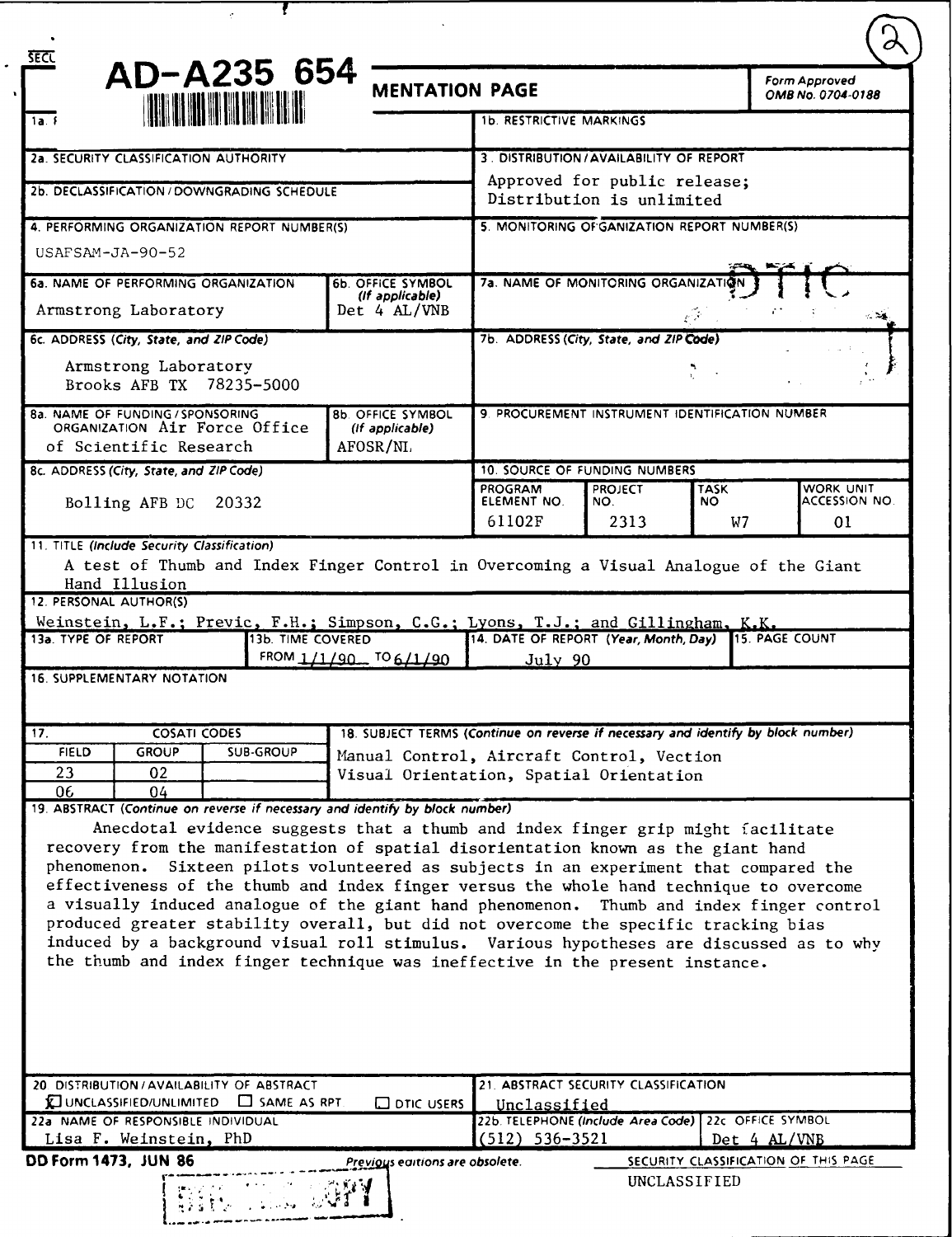Reprint & Copyright © by Aerospace Medical Association, Washington, DC



|          | Aceession For      |    |  |
|----------|--------------------|----|--|
|          | <b>PTIS GRAAI</b>  |    |  |
| DTIC TAB |                    | Г. |  |
|          | Unannowneed        | m  |  |
|          | Justification      |    |  |
|          | Distribution/      |    |  |
|          | Awailability Codes |    |  |
|          | Avail and/or       |    |  |
| Dist     | Special            |    |  |
|          | J.O                |    |  |
| Control  |                    |    |  |

# **A Test of Thumb and Index Finger ( in Overcoming a Visual Analogue of the Giant Hand Illusion**

LISA F. **WEINSTEIN.** M.A., Ph.D., FRED H. PREVIC, M.A., Ph.D., CARL **G.** SIMPSON, M.D., M.P.H., TERENCE **J.** LYONS, M.D., M.P.H., and KENT K. GILLINGHAM, M.D. Ph.D.

Med 1991:62:336-41.

**Anecdotal evidence suggests that a thumb and index finger** two recent surveys (7,8). **grip might facilitate recovery from the manifestation of spatial** Anecdotal evidence suggests that grasping the stick **the effectiveness of the thumb and index finger versus the whole**

dication (10)." The preconscious orientational percept tem. that pilots must overcome is ordinarily created by ves- Attempts to recreate the GH phenomenon by employ-

Address reprint requests to: Lisa F. Weinstein, Ph.D., who is cur-

WEINSTEIN LF. PREVIC FH. SIMPSON CG. LYONS **TJ.** GILLING- tial force), but visual factors may also play a role. The HAM KK. A test of thumb and index finger control in overcoming a *incidence* of the GH illusion among fighter pilots has visual analogue of the giant hand illusion. Aviat. Space Environ. been estimated at between 7% and 16% according to

**disorientation known as the giant hand phenomenon. Sixteen** with only the thumb and index finger (TI) during the GH **pilots volunteered as subjects in an experiment that compared** phenomenon may enable a pilot to overcome the illu**hand technique to overcome a visually-induced analogue of the** sion. King **(5)** was the first pilot to report the use of this **giant hand phenomenon. Thumb and index finger control pro-** technique to recover from a spatial disorientation epi**duced greater stability overall, but did not overcome the specific** sode that is now understood as the GH illusion. His **tracking bias induced by a background visual roll stimulus. Var-** anecdotal report of improved aircraft control using the **ious hypotheses are discussed as to why the thumb and index** thumb and index finger during the GH phenomenon **finger technique was ineffective in the present instance.** prompted a neurophysiological explanation to account for why the TI technique could improve a pilot's ability **A** POWERFUL MANIFESTATION of spatial dis- to cope with this illusion **(8).** The neurophysiological  $\bf{A}$  orientation experienced by pilots is the giant hand explanation is based on the different neural pathways **(GH)** phenomenon. According to U.S. Air Force Man- involved in TI versus whole-hand (WH) stick control. ual 51-37 (Instrument Flying), the GH illusion is "the From the work of Kuypers and others, we know that feeling that the aircraft control system is malfunction- control of the fingers is mediated by the lateral cortiing, as though a giant hand were pressing down on the cospinal (pyramidal) pathway in primates, whereas the nose or wing of the aircraft when in reality the aircraft proximal musculature (i.e., shoulder and upper arm) is is responding to the erroneous control inputs of the dis- controlled largely via the ventromedial system **(6).** oriented pilot, who is trying to make appropriate cor- Since the ventromedial system also includes the neurorections, but must fight his or her own unconscious re- nal pathways involved in the vestibulospinal reflexes, flex responses to execute the conscious corrections the use of a pyramidal motor strategy would essentially necessary to make the instruments give the desired in- "bypass" the influence of the more primitive motor sys-

tibular inputs (e.g., a sustained, nonvertical gravitoiner- ing vestibular stimulation generated by motion-based simulations have met with variable degrees of success From the United States Air Force School of Aerospace Medicine. (3,9). Presently no empirical literature exists concerning Brooks Air Force Base, TX.<br>
This manuscript was received for review in August 1990. The manu-<br>
script was accepted for publication without revision in October 1990.<br>
Address reprint requests to: Lisa E. Weinstein, Pb D., w rently a research scientist with KRUG Life Sciences, Det. 4, AI. to simulate the GH phenomenon by using a rotating VNB, Brooks AFB, TX 78235-5300.

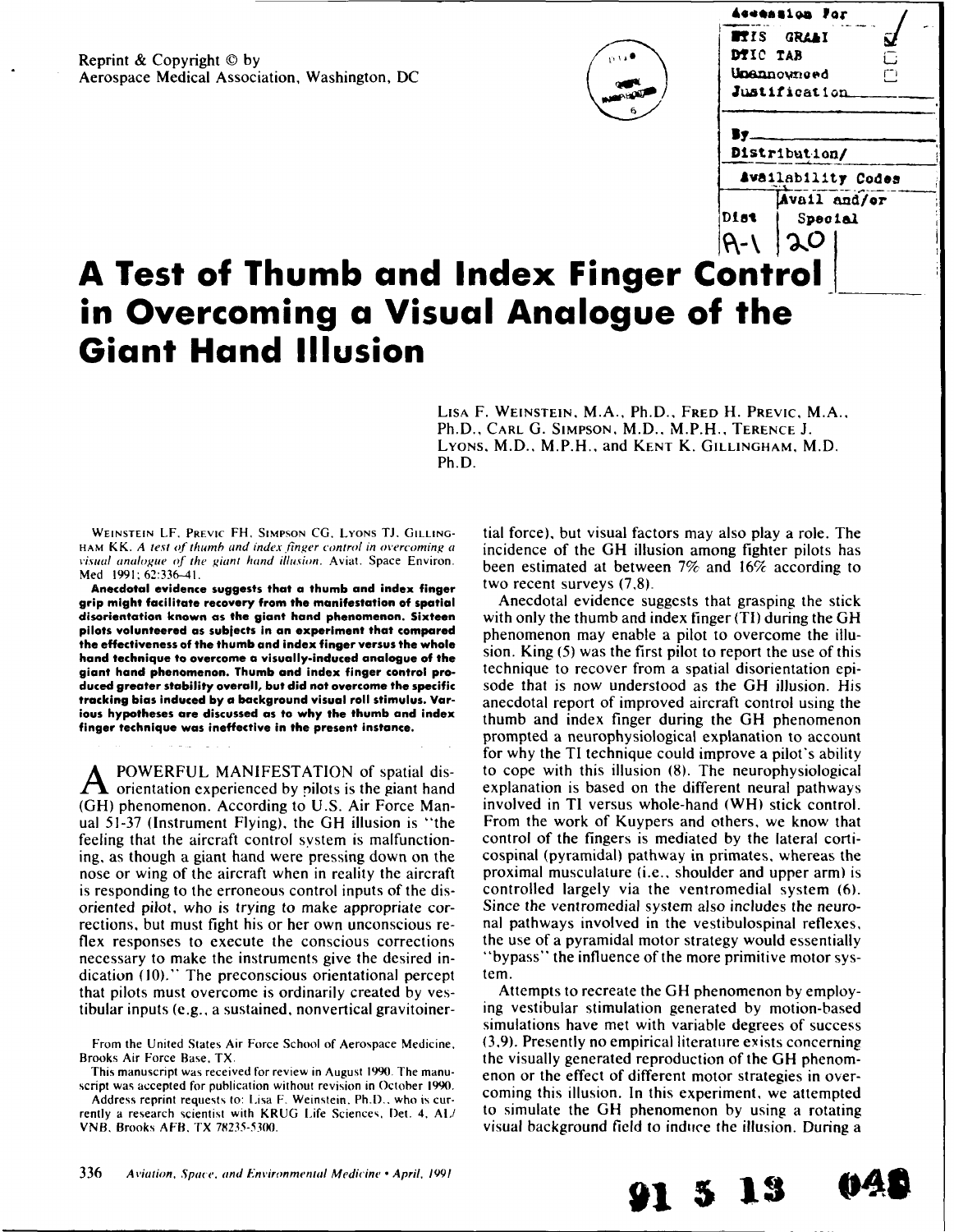tracking task involving alignment of an "attitude controller. An elliptical shroud was attached to the lens<br>indicator" with one's perceived horizontal, background assemblage to prevent subjects from viewing the edge of visual roll stimulation is known to result in a manual the screen or receiving visual orientation information control bias in the direction of scene rotation (Kenyon from sources other than the display. The height of both RV. Personal communication). The bias is accompanied the video projector and the viewing ensemble is adjust-<br>by the compelling impression that the attitude display is able, thus allowing the center of the projected image t by the compelling impression that the attitude display is being "pulled" by the background scene, and one typ- be set at eye level for each subject sitting in the simuically experiences difficulty restoring the attitude dis- lated aircraft seat. play to a horizontal position. Some subjects may apply an inordinate amount of physical force on the control Procedure stick in an attempt to achieve a horizontal attitude. The flight task consisted of a compensatory roll-When, however, the attitude display is not perturbed tracking task. Subjects were asked to maintain an unbut passively viewed against the background scene ro-<br>stable attitude display at a perceived wings-level orientation, it is perceived to move opposite to the rotation,<br>in keeping with the well-known "induced motion" illu-<br>use determined by the scrietic capital stick input, the sion (2). Thus, the subjects apparently move the display dynamics of the display-control system, and a perturb in the direction of scene rotation to overcome the falsely ing function consisting of the sum of 13 sinusoids. The perceived opposite motion, leading to the percept of a display-control system was a first-order divergent (poscountervailing force acting against their conscious mo-<br>itive-feedback) plant with Lambda set at 2.56. (For a

valid analogue of the GH phenomenon. On the one  $\frac{di}{dx}(4)$ , increased position, the subject had to provide a continuous scious and conscious motor systems, similar to that the right hand. found in the acti al illusion. On the other hand, the sub- The visual scene viewed **by** the subjects subtended a tion is driven by a visual, rather than a vestibular, stim- pictured in Fig. I. The attitude display consisted of five ulus and may be more dependent on higher-order<br>(presumably cortically mediated) perceptual inferences.<br> $m^2$ , it was presented weing an implies with frame of refer-(presumably cortically mediated) perceptual interestions.<br>For example, the "induced motion" appears to be more<br>powerful when the attitude display appears in front of and during eigenfull). The attitude display at its<br>cond

would indicate that the rotating peripheral scene ade-<br>with a luminance of 2.9 cd/m<sup>2</sup>. Due to the effect of chroquately simulates the subcortical vestibular input that mostereopsis (11) the red attitude display appeared at a normally creates this illusion. If not, the results would<br>considerable distance in front of the background dots. point to the inadequacy of this visual analogue, and/or the dynamics of the laboratory tracking control system for replicating and understanding the actual GH illusion, or alternatively, the inadequacy of the pyramidally mediated control strategy in overcoming this illusion.

### **METHODS**

### Subjects

Sixteen military and civilian pilots volunteered as participants in the experiment. These subjects had a mean total flight time of 3,200 hours and ranged in age from 32 to 52 years. All subjects met either USAF or FAA visual acuity requirements for pilots.

## *Apparatus*

The experiment was conducted in a darkened booth in the USAF School of Aerospace Medicine's Visual Orientation Laboratory. The laboratory includes a) a Silicon Graphics IRIS 3130 computer workstation, b) a Sony 1030Q CRT video projector; c) a subject booth containing a Draper Cine-15 viewing screen and Fresnel lens assemblage on which the enlarged computergenerated image is projected at optical infinity; and **d)** a **Fig. 1. The attitude display and background visual scene** simulated F-16 aircraft seat with a side-arm force-stick **viewed by the subjects.**

assemblage to prevent subjects from viewing the edge of

was determined by the subject's control stick input, the tor efforts.<br>complete description of the plant dynamics see Jex et It is not clear whether the above phenomenon is a  $\frac{1}{a}$ . (4).) Therefore, to maintain the display at a constant hand, there apparently exists a "war" between subcon-<br>force to the stick. Subjects controlled the display using

conscious motor response in the visual analogue situa-<br>visual angle of 115° horizontally by 105° vertically and is zon during aircraft roll). The attitude display at its the rotating scene, as is also true of vection and other maximum subtended approximately  $24^\circ$  of visual angle orientational responses (1).<br>both horizontally and vertically. The background scene If the TI strategy is effective in overcoming the visual consisted of 100 blue dots of varying sizes (the averageanalogue of the GH phenomenon, then the results sized dot subtended slightly less than 2° of visual angle)

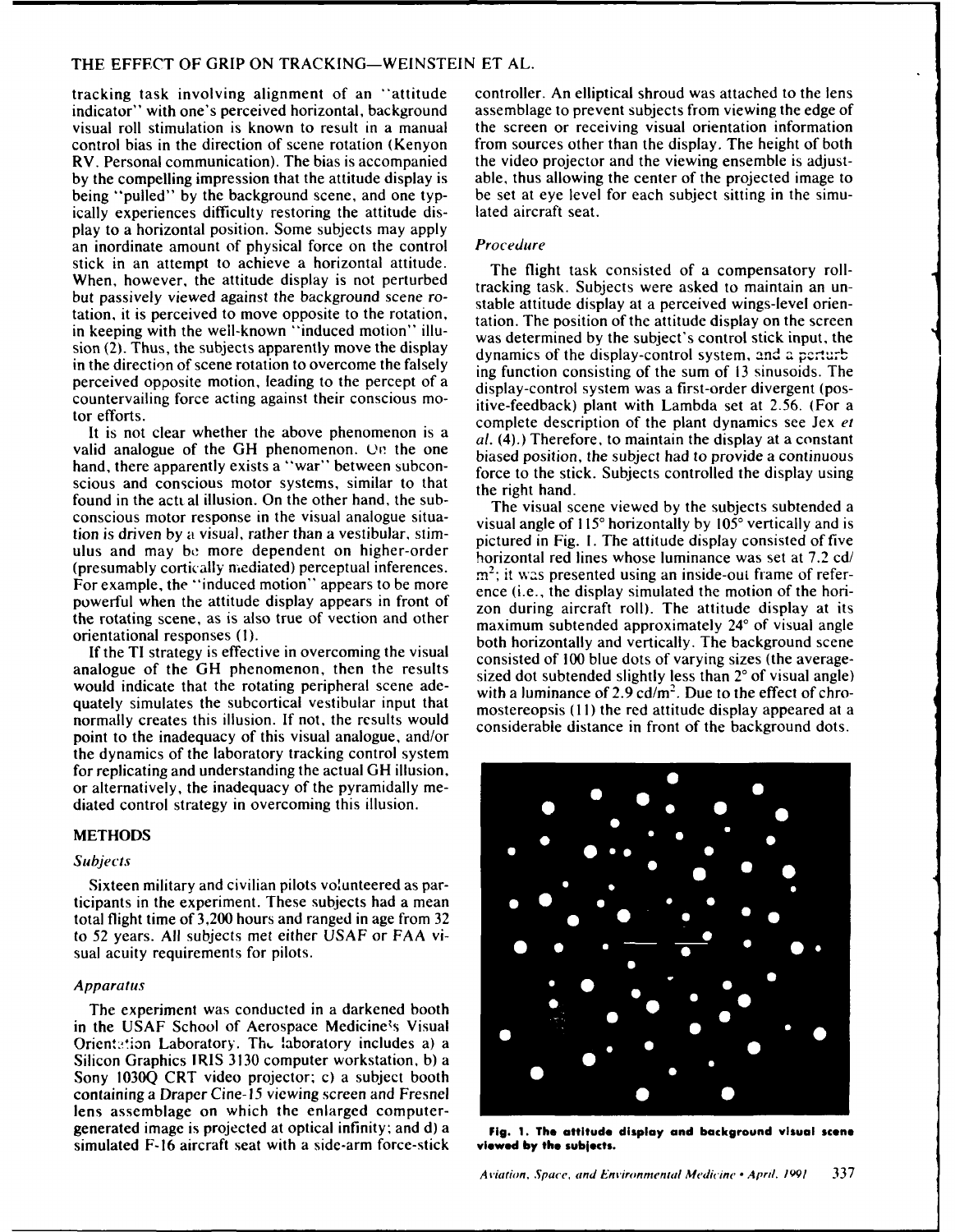ground scene rotated independently of the attitude dis-<br>play at a constant velocity (30%). The direction of The stability results are shown in Fig. 4. The sumrotation (i.e., clockwise vs. counter-clockwise) was al-<br>ternated between trials.

niques for holding the control stick. In the WH condition, the subjects grasped the lower part of the stick background condition  $(F(2,30) = 46.26, p < 0.01)$ , with with the entire hand and were free to use whole arm and post hoc comparisons again pointing to a significant difwith the entire hand and were free to use whole arm and post hoc comparisons again pointing to a significant dif-<br>shoulder motion to control the attitude display. During ference between the congruent and incongruent condi shoulder motion to control the attitude display. During ference between the congruent and incongruent condi-<br>the TI trials, the subjects performed the task while tions, but no difference between the clockwise and the TI trials, the subjects performed the task while tions, but no difference between the clockwise and<br>lightly applying the thumb and index finger to the top of counterclockwise conditions. The ANOVA also relightly applying the thumb and index finger to the top of counterclockwise conditions. The ANOVA also rethe stick. Subjects were instructed to refrain from all

were four possible trial types: WH congruent, TI con-<br>equent, WH incongruent, and TI incongruent. Subjects technique. gruent, WH incongruent, and TI incongruent. Subjects technique.<br>completed two trial blocks (each consisting of four tri-<br>Although the stability results indicated that subjects completed two trial blocks (each consisting of four trials) for each condition for a total of 32, 70-s trials. The did in fact use different motor strategies in the TI and first blocks of each condition were presented in a WH conditions, it was possible that even more signifi-<br>pseudo-random order, and then the remaining four cant differences between the TI and WH techniques in pseudo-random order, and then the remaining four blocks were repeated in the reverse order. Subjects the incongruent conditions could have occurred had were able to pace themselves through the trials and subjects not been required to exert so much upper-body were given a break for as long as they desired after force on the stick when the attitude display deviated completing half of the trials. Each experimental session substantially from the baseline position as a result of the lasted 1.5 h. Two measures of tracking performance illusory relative motion of the display. Hence, a corr lasted 1.5 h. Two measures of tracking performance illusory relative motion of the display. Hence, a corre-<br>were obtained: bias and stability. "Bias" was defined as lational analysis was performed to determine if the difwere obtained: bias and stability. "Bias" was defined as the mean deviation of the attitude display from the hor-<br>interest between the TI and WH techniques varied as a<br>izontal (i.e., wings-level) position, while "stability" function of the overall magnitude of visually induced izontal (i.e., wings-level) position, while "stability" function of the overall magnitude of visually induced was defined as the standard deviation of the attitude

At the conclusion of the experiment each subject was visual conditions.

effect on all subjects' tracking behavior. Their mean was not indicative of performance of performance, especially in the integration in the integration of performance, especially in the integration of performance, especi biases ranged from 7.7 to 25.0 degrees. An example of the tracking performance of a representative subject in the congruent and incongruent visual conditions is DISCUSSION shown in Fig. 2. A repeated-measures analysis of vari- Given the findings of the current study, it is premaance (ANOVA) was used to determine inferentially the ture to either endorse or condemn the TI technique for effects of visual background condition and motor strat- overcoming the GH phenomenon in the aircraft. The TI egy on the bias and stability measures. technique was not effective in combatting the visually

in the congruent, incongruent-clockwise and incongru- our laboratory. Several possible explanations for this ent-counterclockwise conditions were  $-0.56^{\circ}$ , 12.16°, finding are discussed below. and  $-15.52^\circ$ , respectively. After reversing the sign of First, we must explore the possibility that the sub- $0.01$ ), but a nonsignificant effect of motor strategy trials indicate that subjects were in fact using two difbackground  $\times$  motor strategy interaction effect (F(2.30) way to determine definitively the degree to which subeffect of visual background was due to the difference ensure that only the thumb and index finger would be

During half of the trials (*congruent* condition), the between the congruent and incongruent (clockwise and background scene moved with the attitude display. On counterclockwise) conditions, whereas the two inconthe remaining trials (*incongruent* condition), the back-<br>gruent conditions did not differ significantly from one<br>ground scene rotated independently of the attitude dis-<br>another.

play at a constant velocity (30°/s). The direction of The stability results are shown in Fig. 4. The sum-<br>rotation (i.e., clockwise vs. counter-clockwise) was al-<br>of-sines forcing function created a considerable amount of instability in all conditions, but this instability was present especially in the incongruent conditions. The Subjects were instructed to use two different tech-<br>gues for holding the control stick. In the WH condi-<br>ANOVA revealed a significant main effect of visual arm and shoulder motion when using the TI technique. (F(1,15) = 5.72, p < 0.05), but no significant interaction A within-subjects design was used such that all sub- between motor strategy and visual background ( $F(2,30)$ ) jects experienced all experimental conditions. There  $= 1.75$ ,  $p > 0.05$ ). The motor strategy difference re-<br>were four possible trial types: WH congruent. TI con-<br>flected the lower standard deviation overall using the TI

display around the mean bias position.<br>At the conclusion of the experiment each subject was difference between the two techniques?). The Pearson's asked a series of questions to determine how disorient- r value (0. **10)** proved nonsignificant. indicating that the ing the visual stimulus was, as well as which control effectiveness of the TI strategy in overcoming the visumethod was preferred in the congruent and incongruent ally induced bias was not affected by the magnitude of visual conditions.

Finally, the subjective data acquired during the post-RESULTS experimental interviews revealed that. in general. a sub-The incongruent visual scene produced a powerful ject's preference for one control method over the other<br>fect on all subjects' tracking behavior. Their mean was not indicative of performance, especially in the in-

The bias results are shown in Fig. 3. The mean biases induced analogue of the GH phenomenon generated in

the counterclockwise bias values for each subject, an jects were not using the TI technique as instructed. **Al-**ANOVA was performed which revealed a significant though subjects may have been incorrectly using the main effect of visual background  $(F(2,30) = 47.14, p <$  technique. stability differences between the TI and WH  $(F(1,15) = 1.42, p > 0.05)$  and a nonsignificant visual ferent control techniques. Unfortunately, there is no  $= 1.50$ ,  $p > 0.05$ ). A *post hoc* comparison of means jects followed instructions. We initially considered reusing the Duncan Range test revealed that the main straining the subject's forearm in the TI condition to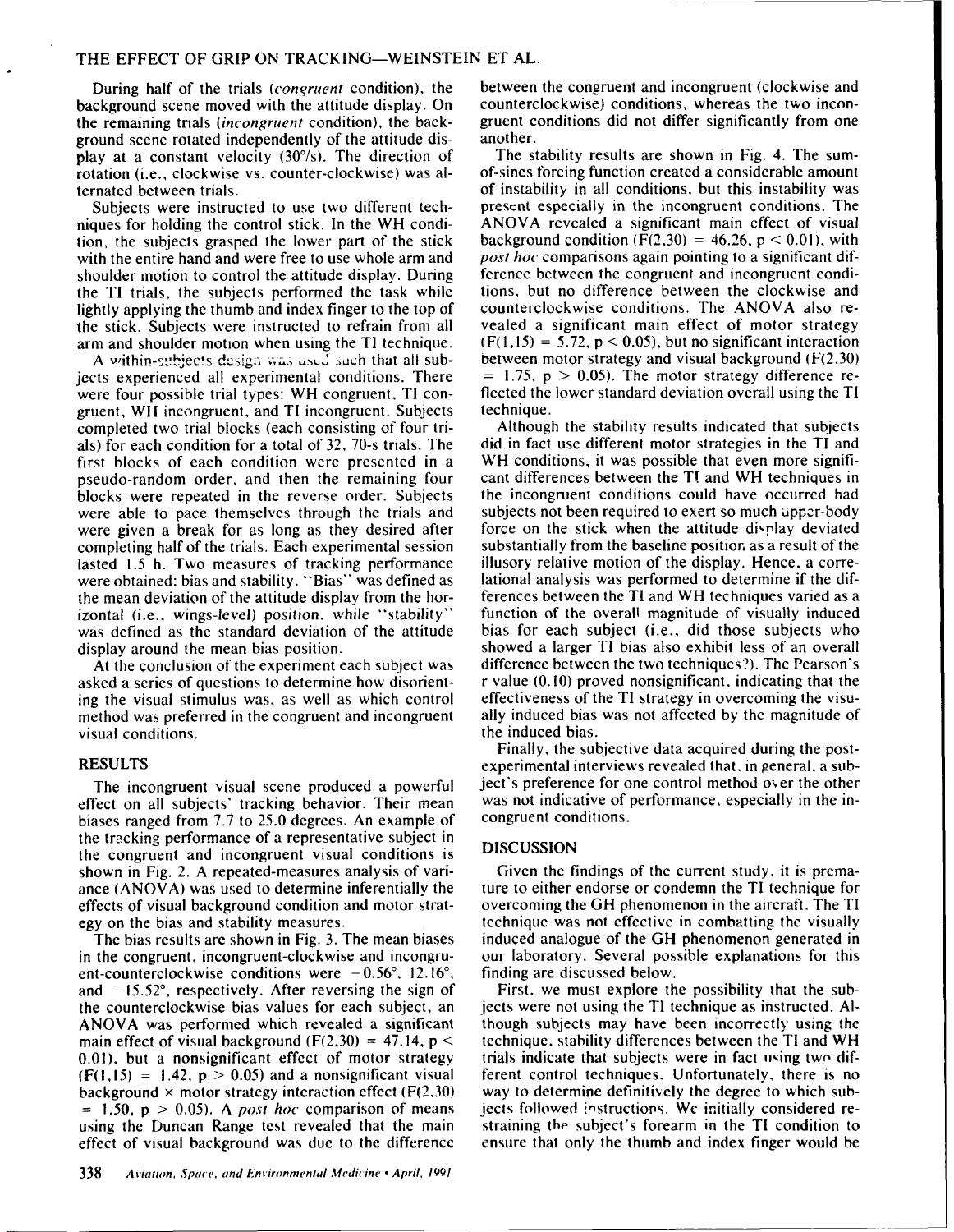

**ing performance of a representa-** DEGREES 300<br>**tive subject and the cumulative** CLOCKWISE 200 tive **subject and the cumulative** CLOCKWISE **2W disturbance of the attitude display 100**<br> **generated by the forcing function.** DEGIRES 0<br> **The top illustration is from a WH** CLOCKWISE -200 **generated by the forcing function.** DEGREES 0<br>The ten illustration is from a WH. COUNTER -100 **The top illustration is from a WH. COUNTER -100** congruent trial, and the bottom is

cockpit environment precluded an adequate simulation of effectively evaluating the TI technique. One impor- craft. however, no actual force is required to maintain it

used positioned on the top of the stick. However, since tant difference involves the control dynamics of our the pilot's arm would not be restrained in the cockpit, it simulation (first-order divergent-positive feedbackseemed excessively artificial to restrain it during data control) vs. that of the aircraft (first-order stable concollection. trol). The combination of positive feedback and the **A** second and more **likely** explanation is that differ- force-stick control in our experiment made it necessary ences between our experimental conditions and the for a constant actual force to **be** applied **by** the subject of the **GH** phenomenon, thus eliminating the possibility Whenever a biased bank attitude is achieved in the air-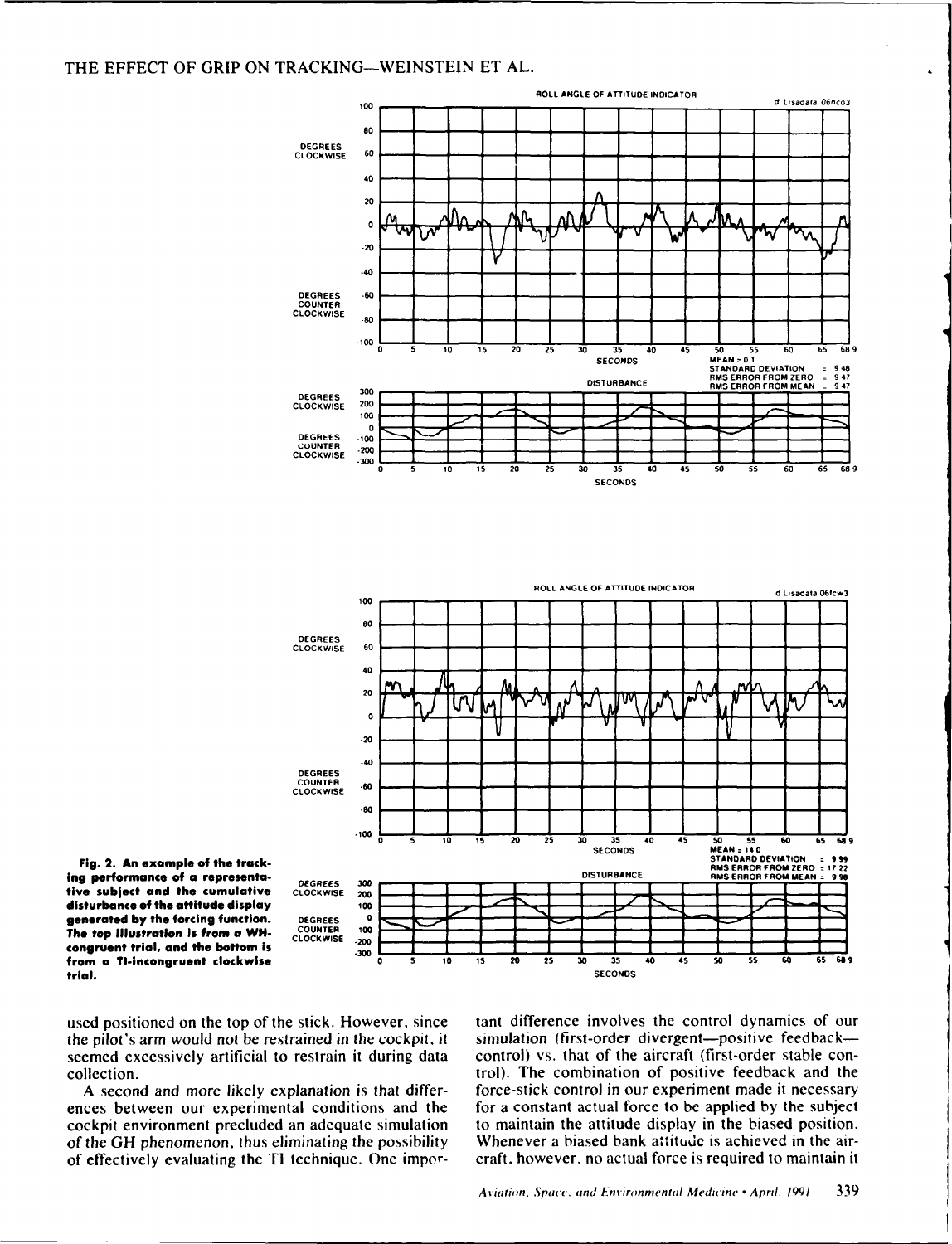



Fig. 4. Stability in degrees from the mean bias as a function of

bly be more readily broken by the TI technique in the results. aircraft (where no actual force is being applied) than in Once these factors are accounted for, a thorough ex-

**"GIANT HAND" BIAS DATA** Several other differences between the aircraft and our simulation may have contributed to the failure to dem-<sup>20</sup>  $\sqrt{\frac{m}{\sqrt{m}}}$  onstrate a difference between TI and WH techniques in<br>overcoming the bias. The TI control technique as dis- $\begin{array}{c|c|c|c|c|c} \hline \blacksquare & \blacksquare & \blacksquare & \multimap \\ \hline \blacksquare & \blacksquare & \multimap & \multimap \\ \hline \blacksquare & \blacksquare & \multimap & \multimap \\ \hline \blacksquare & \blacksquare & \multimap & \multimap \\ \hline \blacksquare & \blacksquare & \multimap & \multimap \\ \hline \blacksquare & \blacksquare & \multimap & \multimap \\ \hline \blacksquare & \blacksquare & \multimap & \multimap \\ \blacksquare & \blacksquare & \multimap & \multimap \\ \blacksquare & \blacksquare & \multimap & \multimap \\ \blacksquare & \blacksquare & \multimap & \multimap \\ \$ corticospinal pyramidal pathway and may not be effective in overcoming a presumably cortically-mediated vi-10<sup>1</sup>/<sub>10</sub>/ sual illusion. In essence, the visual analogue may place both the perception of the orientational illusion and the TI control technique under cortical control, thereby nullifying the hypothesized benefit of the TI technique in bypassing the more primitive subcortical reflex recontrol technique under cortical control, thereby nul-<br>lifying the hypothesized benefit of the TI technique in<br>bypassing the more primitive subcortical reflex re-<br>sponse to the illusion. In addition, the laboratory envi-<br>c ronment does not reproduce the emotional stress that could precipitate the GH phenomenon in the aircraft when disorientation is experienced and threatens the

Third, in spite of the anecdutal <sup>ox</sup> idence suggesting the utility of the TI technique, it may not be universally effective for overcoming the GH phenomenon. Individual differences in susceptibility to and control of spatial -20 disorientation episodes may render the technique useful **CONGRUENT COUNTER-CLOCKWISE CLOCKWISE** for a limited population. While these results do not **CONDITION** show a specific benefit for the TI technique in overcoming the GH illusion. this technique did offer a more **Fig. 3. Bias in degrees as a function of visual condition and** stable control method overall for subjects and should be **control technique. control technique. control technique for pilots**. **Supports that the supports of pilots** suggested as an effective technique for pilots.

> Although the current study failed to show an advan- **"GIANT HAND" STABILITY DATA** tage for the TI technique under the visually disorienting conditions. it is difficult to determine which factors were responsible for the outcome of the study. Thus, The state of the further research should be conducted to explore the fol-<br>
> lowing alternative procedures before the use of the TI technique for overcoming the GH illusion can be evaluated definitively.

generating a situation (i.e., maintenance of a constant stick force) that could not be overcome by the TI tech-**Y** nique. then the study should be replicated using firstorder stable control dynamics. Second, if the ineffectiveness of the TI technique was due to the cortical mediation of the visual analogue, then vestibular input created by a motion-based simulation may be necessary to accurately reproduce the GH illusion and the subcor-**I.** tical reflexive actions that the TI technique is expected to overcome. Third, a displacement stick with less resistancc would eliminate the possible need for recruit-**CONGRUENT COUNTER-CLOCKWISE CLOCKWISE** ment of large muscle groups and should allow subjects to easily use the TI technique as instructed. It should be **CONDITION noted, however, that the amount of actual force applied** by the subject may not be especially critical, as the TI **visual condition and control technique.** had a larger maintained bias (i.e., applied a larger force to the stick) than for those who exhibited a lesser bias to there: the only force felt comes from the pilot's own begin with. Fourth, some subjects reported control repreconscious countercontrolling stick inputs when vol- versal due to the inside-out frame of reference: hence, untary corrective control inputs are attempted. Thus, an outside-in display might be used to eliminate the posthe reflex generating the GH phenomenon could possi- sibility of inadvertent control actions that could bias the

the laboratory (where the expression of the visually- ploration of the GH phenomenon, its physiological bainduced spatial disorientation obligates an actual force sis, and effective recovery techniques can be underto be applied by the subject). The subjection of the phenomenon taken. A thorough understanding of the phenomenon